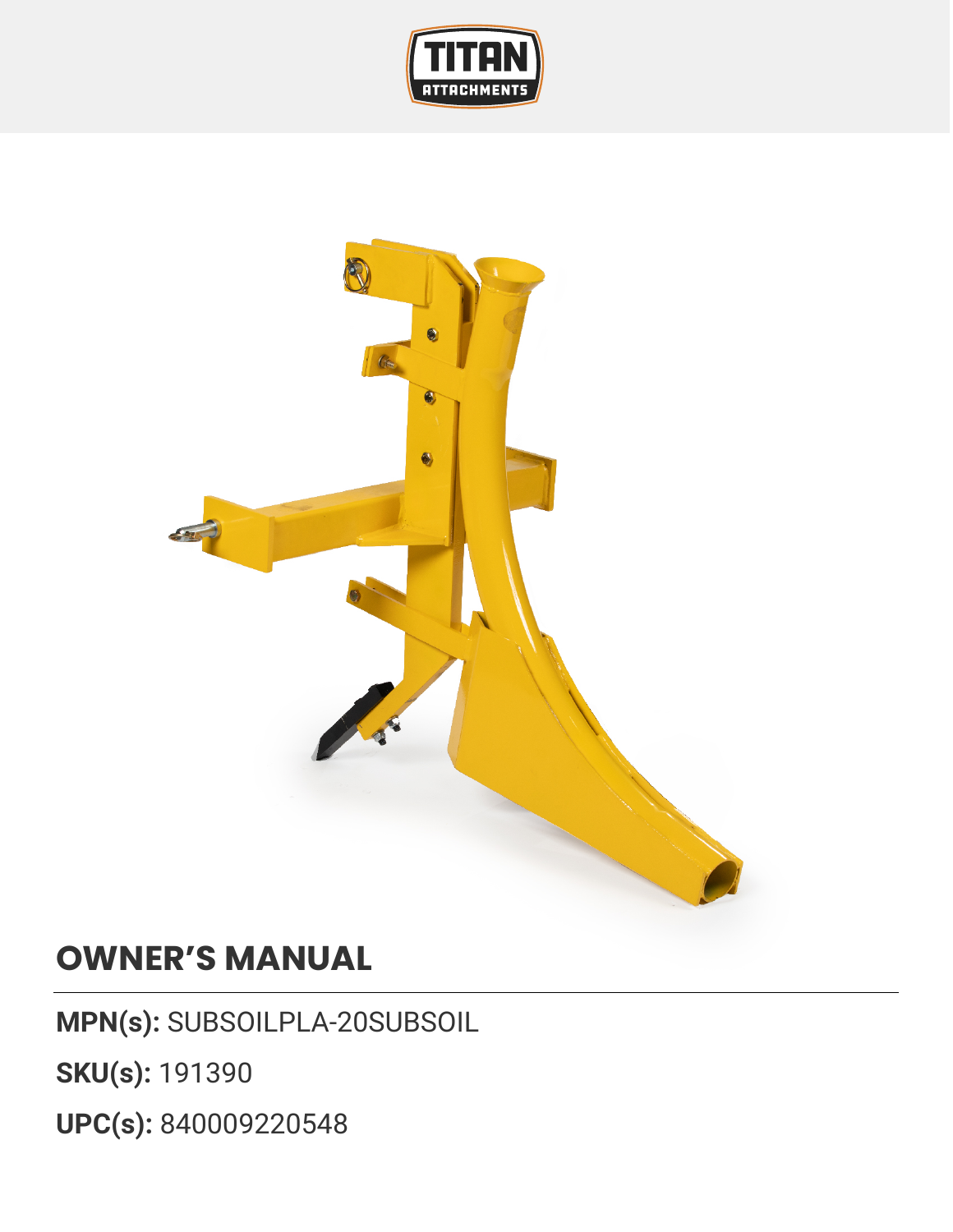### **SUBSOILPLA PARTS DIAGRAM / EXPLODED VIEW**



| <b>ITEM</b> | <b>PART</b> | <b>DESCRIPTION</b>                      | <b>QTY</b> |
|-------------|-------------|-----------------------------------------|------------|
| 1           | SSPLA01     | <b>SUBSOILER PIPE LAYING ATTACHMENT</b> |            |
|             | SSPLA02     | M12 X40 NUT AND BOLT                    |            |
| 3           | SSPLA03     | M12 X 80 NUT AND BOLT                   |            |
| 4           | SSPLA04     | <b>CLAMPING PLATE</b>                   |            |

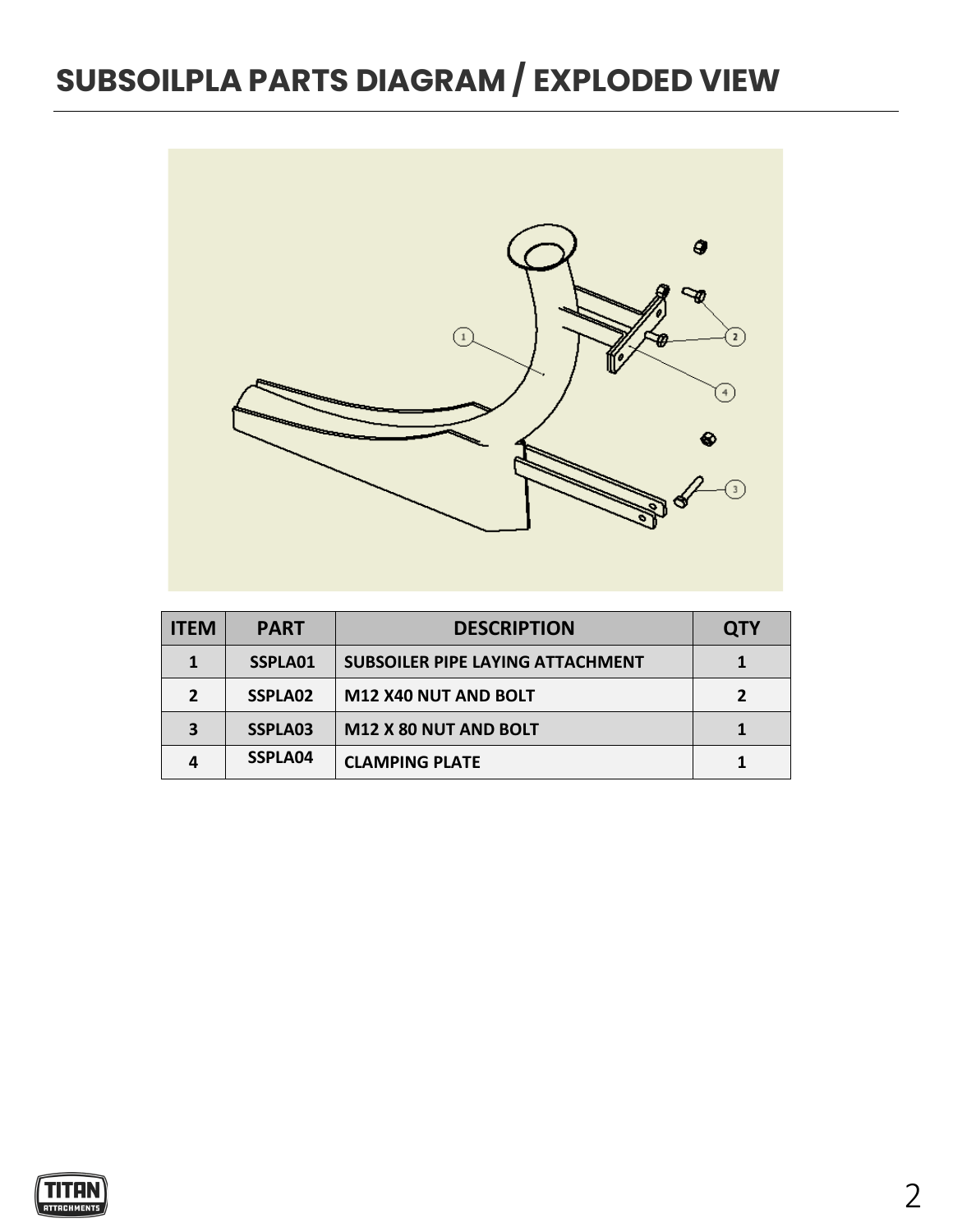## **20SUBSOIL PARTS DIAGRAM / EXPLODED VIEW**



| <b>ITEM</b>    | <b>PART</b>  | <b>DESCRIPTION</b>                  | <b>QTY</b>     |
|----------------|--------------|-------------------------------------|----------------|
| 1              | <b>SSA01</b> | <b>SUBSOILER ATTACHMENT</b>         | 1              |
| $\overline{2}$ | <b>SSA02</b> | <b>1" BLADE ATTACHMENT</b>          | 1              |
| 3              | <b>SSA03</b> | <b>HARDEN 1" BLADE</b>              | 1              |
| 4              | <b>SSA04</b> | <b>THREAD PIN</b>                   | $\overline{2}$ |
| 5              | <b>SSA05</b> | <b>M20 NUT</b>                      | $\overline{2}$ |
| 6              | <b>SSA06</b> | <b>TOP PIN</b>                      | $\mathbf{1}$   |
| 7              | <b>SSA07</b> | <b>LYNC PIN</b>                     | 3              |
| 8              | <b>SSA08</b> | M12X80MM NUT AND BOLT               | 3              |
| 9              | <b>SSA09</b> | <b>M12X80MM HARDEN NUT AND BOLT</b> | $\mathbf{2}$   |